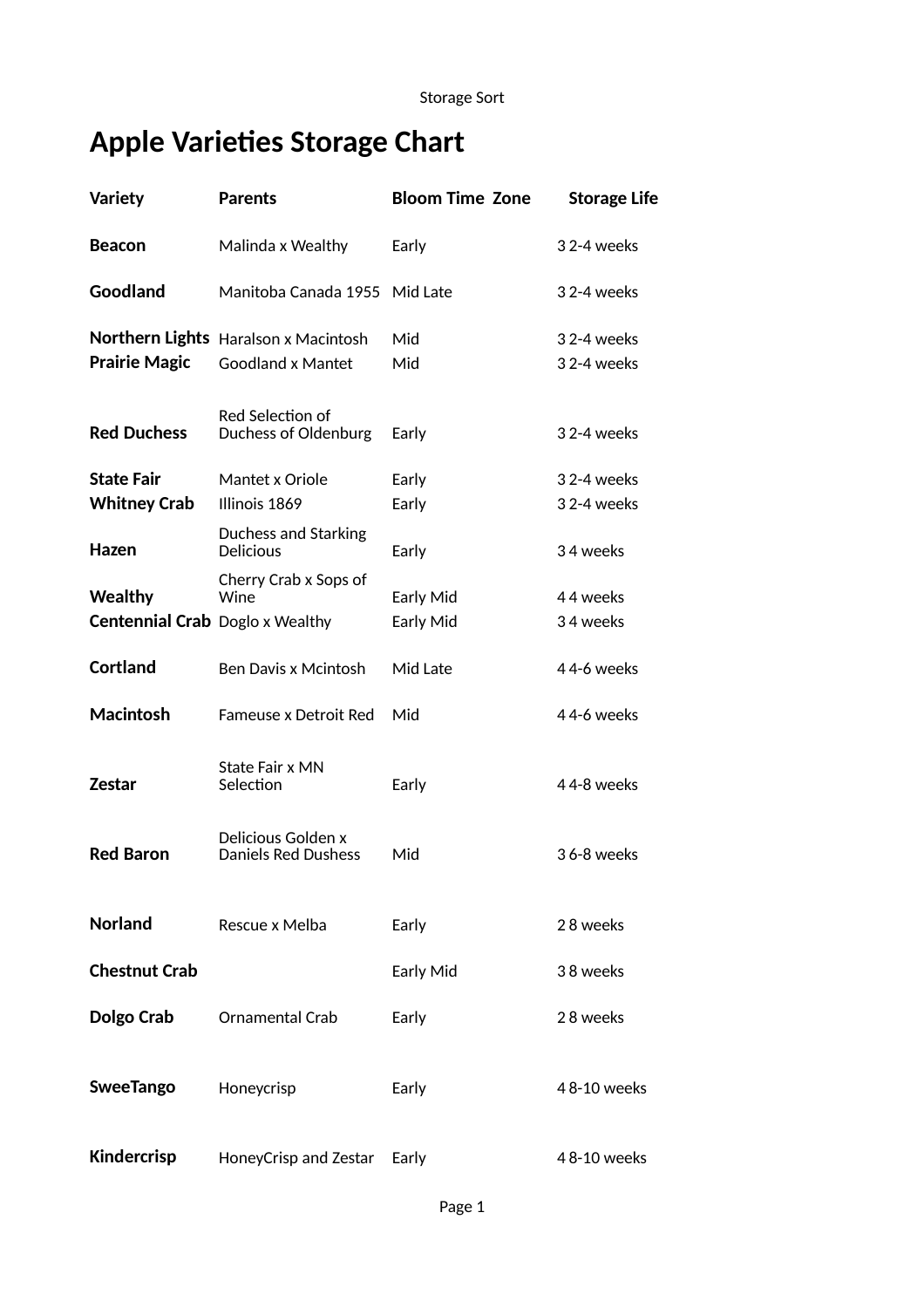## Storage Sort

| <b>Wodarz</b>                   |                                                  | Mid               |        | 33 months             |
|---------------------------------|--------------------------------------------------|-------------------|--------|-----------------------|
| Yellow<br><b>Transparent</b>    | Russia 1880                                      | Early             |        | 33 months             |
| <b>Riverbelle</b>               | Honeycrisp X?                                    | Early             |        | 43 months             |
| Honeygold                       | <b>Golden Delicious x</b><br>Haralson            | Mid               |        | 43-4 months           |
| <b>Snow Sweet</b>               | Sharon x Connell Red                             | Mid-Late          |        | 43-4 months           |
| Sweet 16                        | MN 447 x Northern Spy Mid                        |                   |        | 43-4 months           |
| <b>Frostbite</b>                | Minnesota 1936                                   | Mid Late          |        | 34 months             |
| <b>Red Regent</b>               | Daniels Red Duchess,<br><b>Delicious</b>         | Late              |        | 44 months             |
| <b>Connell Red</b>              | Mcintosh and Longfield                           | Mid Late          |        | 45 months             |
| <b>Fireside</b>                 | Mcintosh and Longfield Mid Late                  |                   |        | 45 months             |
| <b>Haralred</b>                 | Malinda x Wealthy                                | Late              |        | 35 months             |
| <b>Haralson</b>                 | Malinda x Wealthy                                | Late              |        | 35 months             |
| <b>First Kiss</b><br>Honeycrisp | Honeycrisp and Black<br>Arkansaw<br>Keepsake x ? | Very Early<br>Mid | 3 or 4 | 45 months<br>7 months |
| <b>Pazazz</b>                   | Honeycrisp X?                                    | I ate             |        | 47 months             |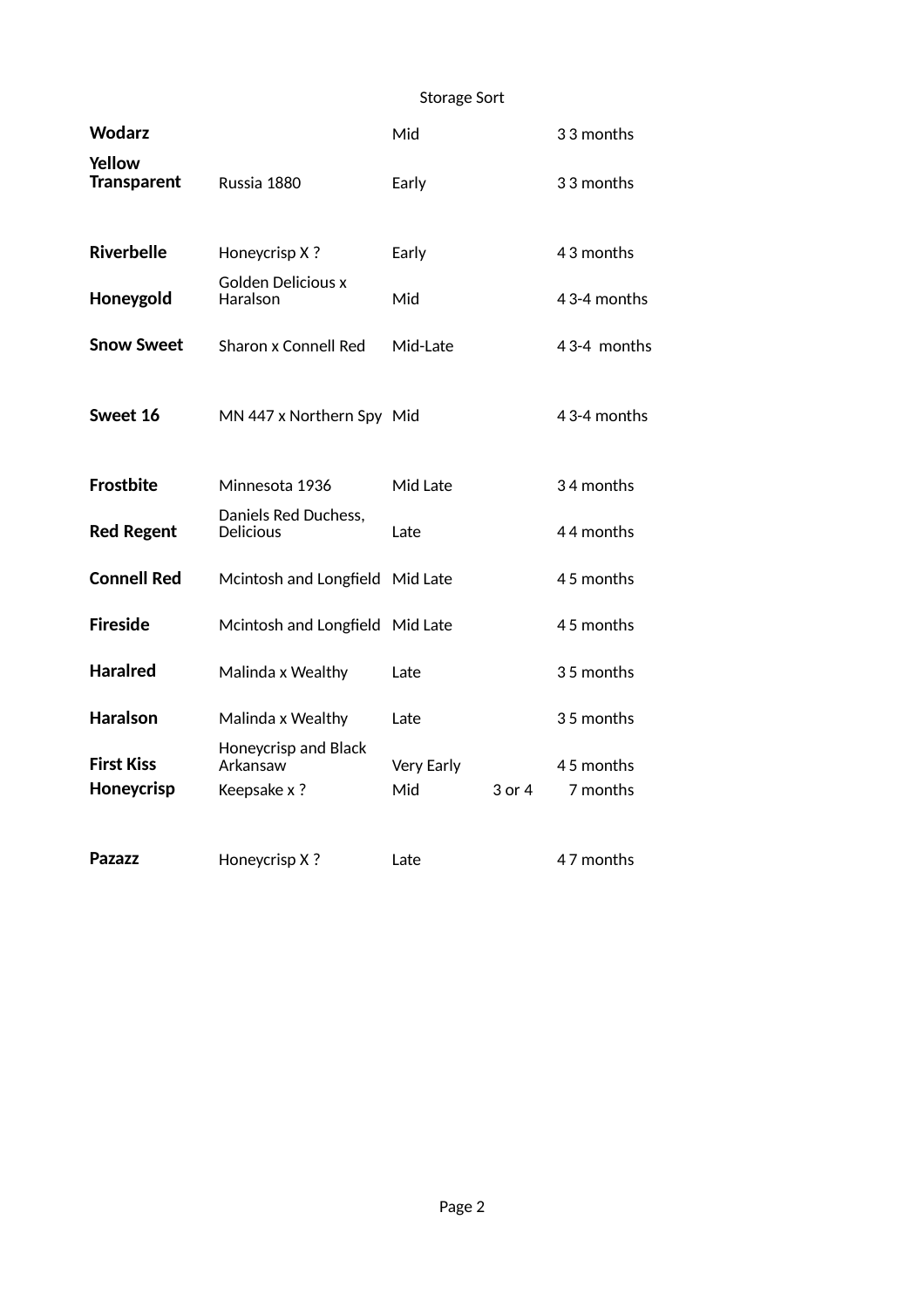#### Storage Sort

### **Comments**

Bright Red, Med Size, Midly Acid, Hardy, Heavy Bearing

Crisp, Juicy, Tender and aromatic, medium sized. Good for baking, Very Hardy

Large apple, Mild flavor, eating and cooking, winter hardy Flesh is white, crisp, Sweet, and cooking

Tart, Juicy, pies and sauces

Flavor is tart and good eating and baking. Good texture, All purpose Very short storage

Eating and Pickling, very hardy and vigorous

Sweet, Mild, good for eating cooking and deserts, very winter hardy

Tart balanced flavor, considered grandma's best kept secret for pie. Good success in 3b at Gilby's

2" apple red over orange, excellent flavor, very hardy

White flesh, Eating or cooking has done well at Gilby's

Sprightly Flavor, good for making apple sauce.

Crisp and Juicy, Excellent Sweet Tart flavor also very good for pies and sauces. Good results in zone 3b at Gilby's

Yellow Red, Crisp, Juicy, Sweet but mild flavor, very productive, good eating, pies, sauce, Resistant to Fireblight, winter hardy

Natural Semi dwarf, very precocious and productive, small to medium fruit, good cooking and eating, very hardy, pick prior to maturity for storage use.

Pleasant nut like flavor, Outstanding flavor and texture, very winter hardy

Wounderful for jelly, great pollinator,ripens end of July and beginning of August

This apple has moved into first place at Gilby's, more sales then Honeycrisp, Sweet, Crisp, Juicy Excellent flavor, club apple, Great Results in zone 3b at Gilby's

This apple is medium to small in size, tastes like SweeTango, with the same parents as SweeTango, This is not a club apple. Good Results in 3b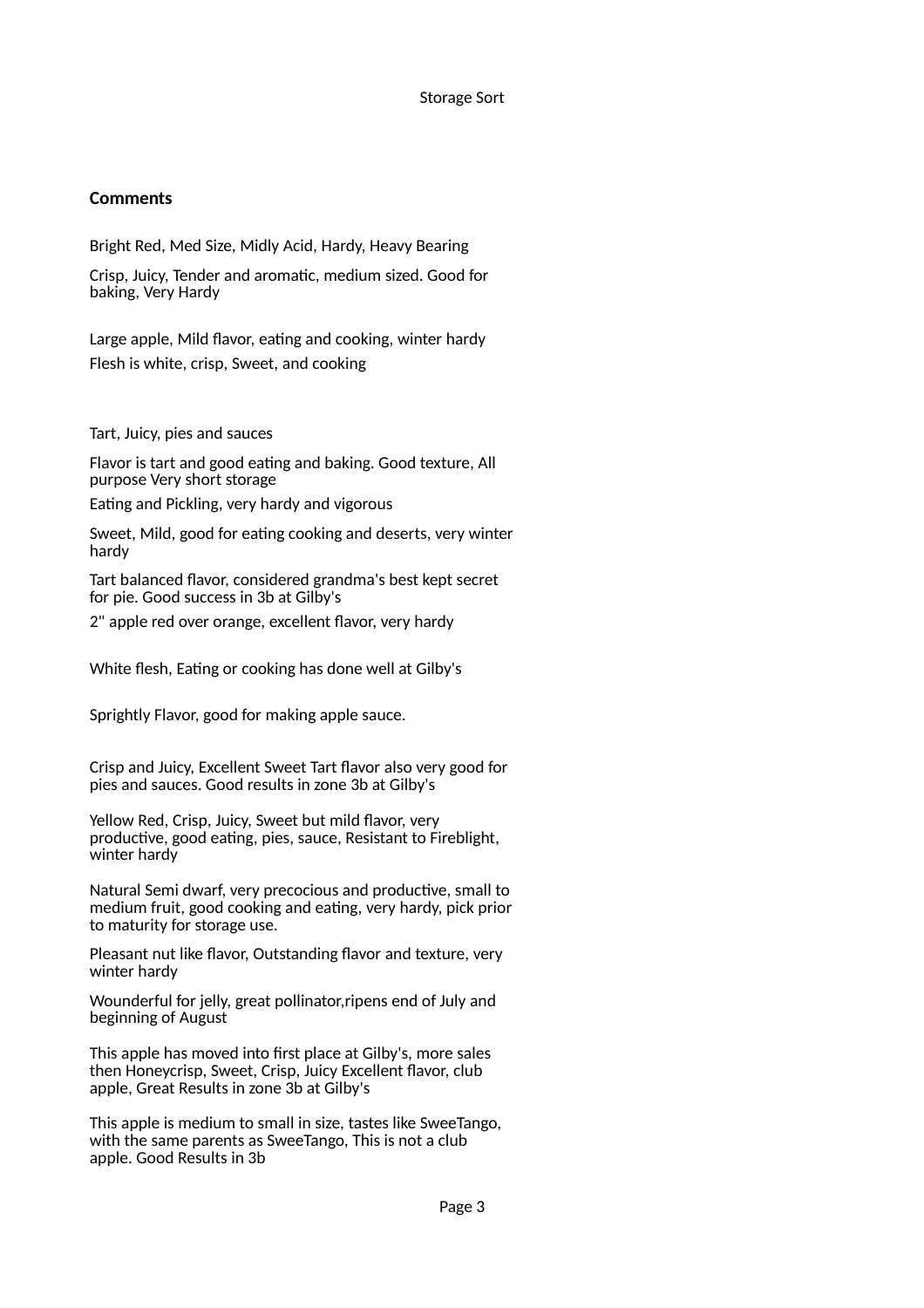#### Storage Sort

Firm, Sweet, eating and cooking.

Yellow, best used for cooking, scab resistance

Has become very popular as an early season apple. Hard, crisp, sweet and very juciy with excellent flavor.

Medium to large yellow apple, Crisp, Juicy and Sweet, Good eating and cooking,

Deliciously Sweet, Slighly Tart, Slow to oxidize, resistance to scab and fireblight

Crisp Juicy texture, Excellent sweet unsual flavor like cherry candy, fire blight resistant, good success in zone 3b

Small apple, Crisp, very sweet, molases, extremly cold hardy, Parent to Keepsake and Sweet 16, Grandparent to Honeycrisp

Juicy, Crisp, Flavor is outstanding balance of sweet and tart, execellent for fresh eating and cookin

Excellent for eating and cooking, distinctive flavor

Large, Sweet, Pleasant flavor, Resistant to Cedar-rust, same parents as Connell Red

Juicy, tart, firm, extremly hardy and fire blight resistant

Hard, Crisp, Tart, Very Hardy will not polinate Haralred or Beacon

Very Crisp, Sweet with a tart finish, and very Juicy, Excellence Storage, good results in 3b

Sweet, Well Balanced, Crisp, Excellent Flavor

This apple is like a good red wine… it get better with time. very late season ripening in mid October. This is an apple managed by Honeybear brand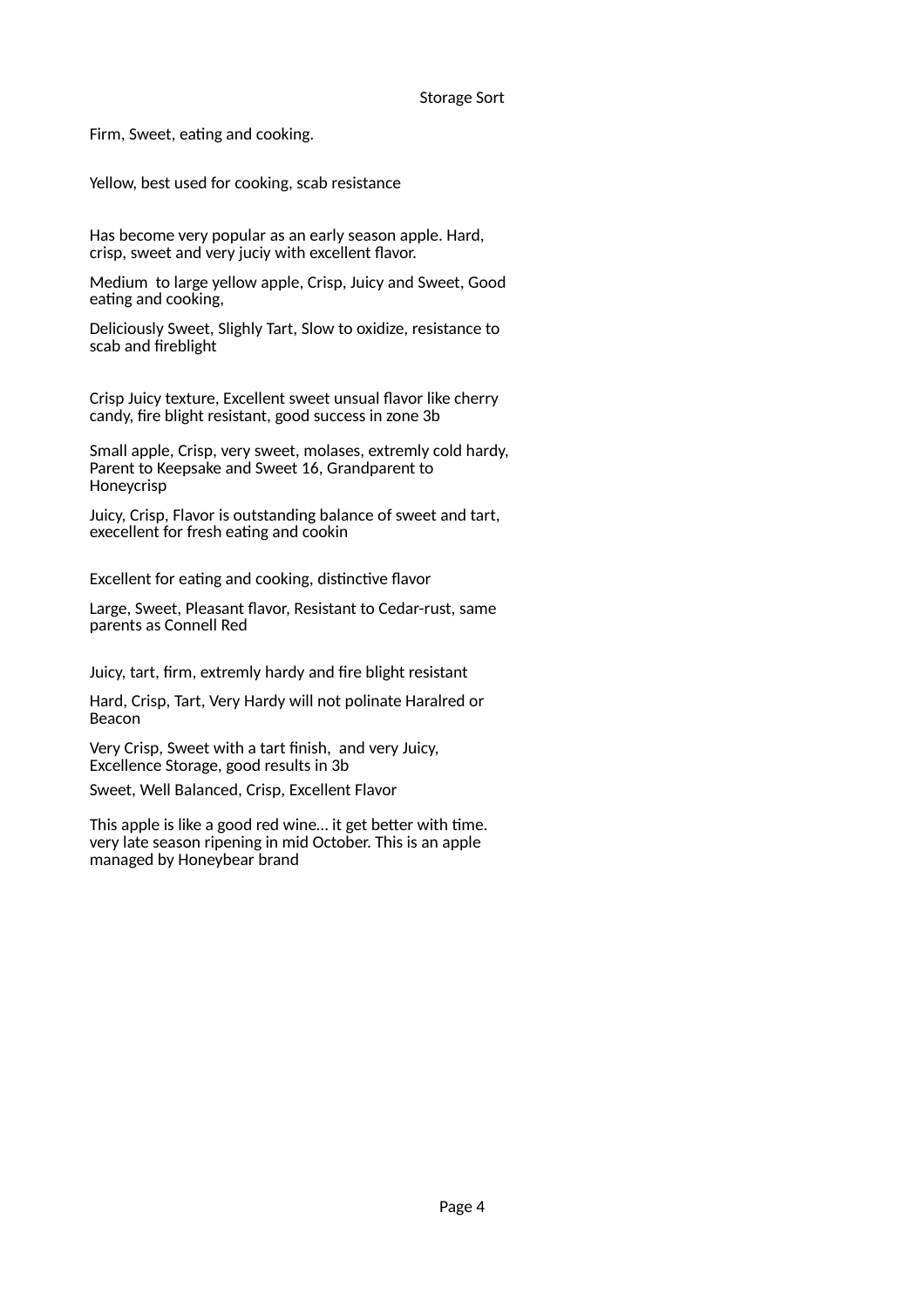## **Gilby's Apple Varieties Information Chart**

| <b>Variety</b>            | <b>Parents</b>                           | <b>Bloom Time Zone</b> | <b>Storage Life</b> |
|---------------------------|------------------------------------------|------------------------|---------------------|
|                           |                                          |                        |                     |
| MN 55 (First Kiss)        | Honeycrisp and Black<br>Arkansaw         | Very Early             | 45 months           |
| <b>Beacon</b>             | Malinda x Wealthy                        | Early                  | 3 2-4 weeks         |
| <b>Red Duchess</b>        | Red Selection of<br>Duchess of Oldenburg | Early                  | 3 2-4 weeks         |
| <b>State Fair</b>         | Mantet x Oriole                          | Early                  | 3 2-4 weeks         |
| <b>Whitney Crab</b>       | Illinois 1869                            | Early                  | 3 2-4 weeks         |
| Hazen                     | Duchess and Starking<br><b>Delicious</b> | Early                  | 34 weeks            |
| <b>Zestar</b>             | State Fair x MN<br>Selection             | Early                  | 44-8 weeks          |
| <b>Norland</b>            | Rescue x Melba                           | Early                  | 28 weeks            |
| Dolgo Crab                | <b>Ornamental Crab</b>                   | Early                  | 28 weeks            |
| <b>SweeTango</b>          | Honeycrisp                               | Early                  | 48-10 weeks         |
| Kindercrisp               | HoneyCrisp and Zestar? Early             |                        | 4 14 weeks          |
| <b>Yellow Transparent</b> | Russia 1880                              | Early                  | 33 months           |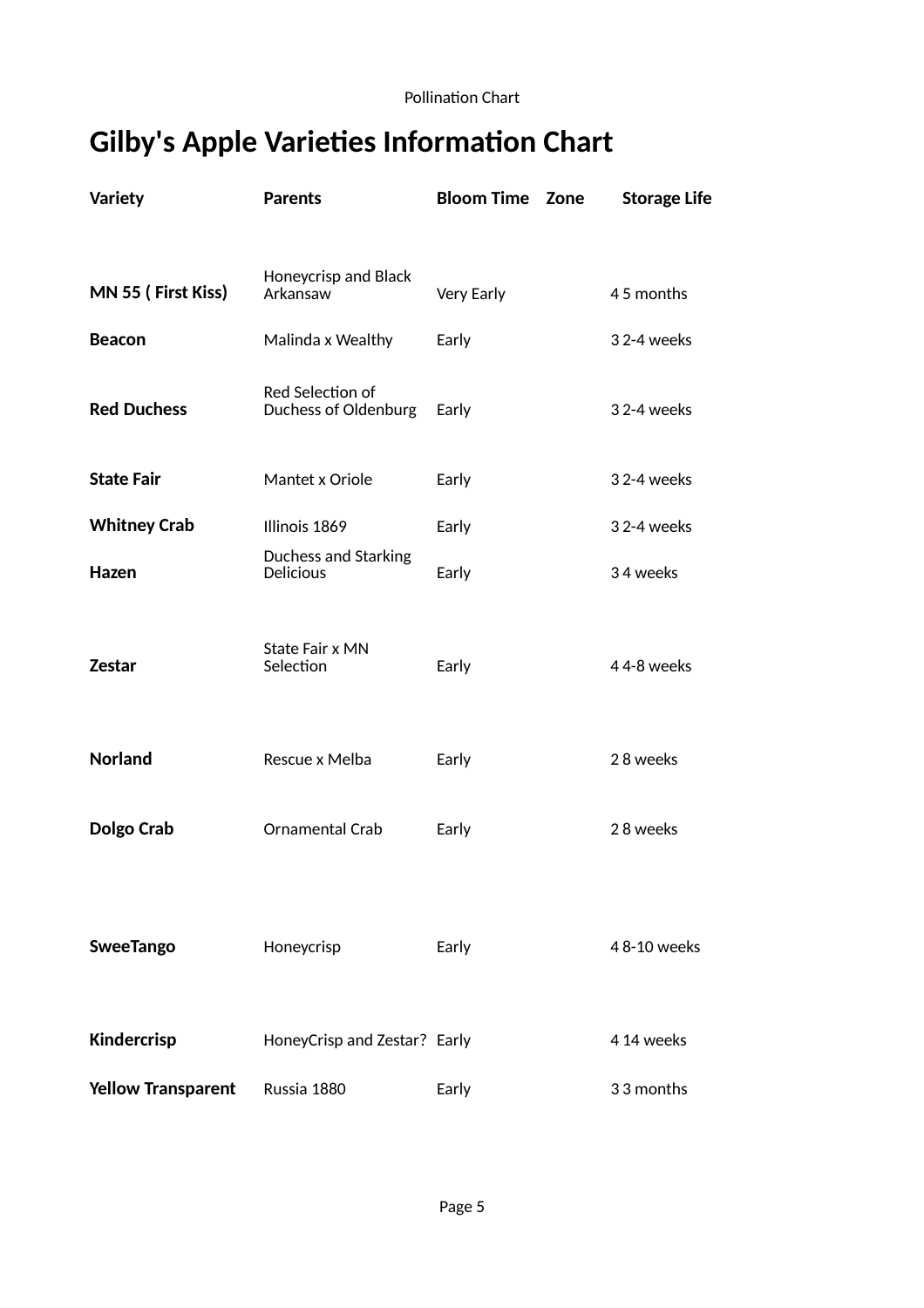| <b>Riverbelle</b>                              | Honeycrisp X?                                    | Early      |        | 43 months                 |
|------------------------------------------------|--------------------------------------------------|------------|--------|---------------------------|
| <b>Wealthy</b>                                 | Cherry Crab x Sops of<br>Wine                    | Early Mid  |        | 44 weeks                  |
| <b>Centennial Crab</b>                         | Doglo x Wealthy                                  | Early Mid  |        | 34 weeks                  |
| <b>Chestnut Crab</b>                           |                                                  | Early Mid  |        | 38 weeks                  |
| <b>Northern Lights</b><br><b>Prairie Magic</b> | Haralson x Macintosh<br><b>Goodland x Mantet</b> | Mid<br>Mid |        | 3 2-4 weeks<br>32-4 weeks |
| <b>Macintosh</b>                               | Fameuse x Detroit Red                            | Mid        |        | 44-6 weeks                |
| <b>Red Baron</b><br><b>Wodarz</b>              | Delicious Golden x<br><b>Daniels Red Dushess</b> | Mid<br>Mid |        | 36-8 weeks<br>33 months   |
| Honeygold                                      | <b>Golden Delicious x</b><br>Haralson            | Mid        |        | 43-4 months               |
| Sweet 16                                       | MN 447 x Northern Spy Mid                        |            |        | 43-4 months               |
| Honeycrisp                                     | Keepsake x ?                                     | Mid        | 3 or 4 | 7 months                  |
| Goodland                                       | Manitoba Canada 1955 Mid Late                    |            |        | 32-4 weeks                |
| <b>Cortland</b>                                | Ben Davis x Mcintosh                             | Mid Late   |        | 44-6 weeks                |
| <b>Snow Sweet</b>                              | Sharon x Connell Red                             | Mid-Late   |        | 43-4 months               |
|                                                |                                                  |            |        |                           |
| <b>Frostbite</b>                               | Minnesota 1936                                   | Mid Late   |        | 34 months                 |
| <b>Connell Red</b>                             | Mcintosh and Longfield Mid Late                  |            |        | 45 months                 |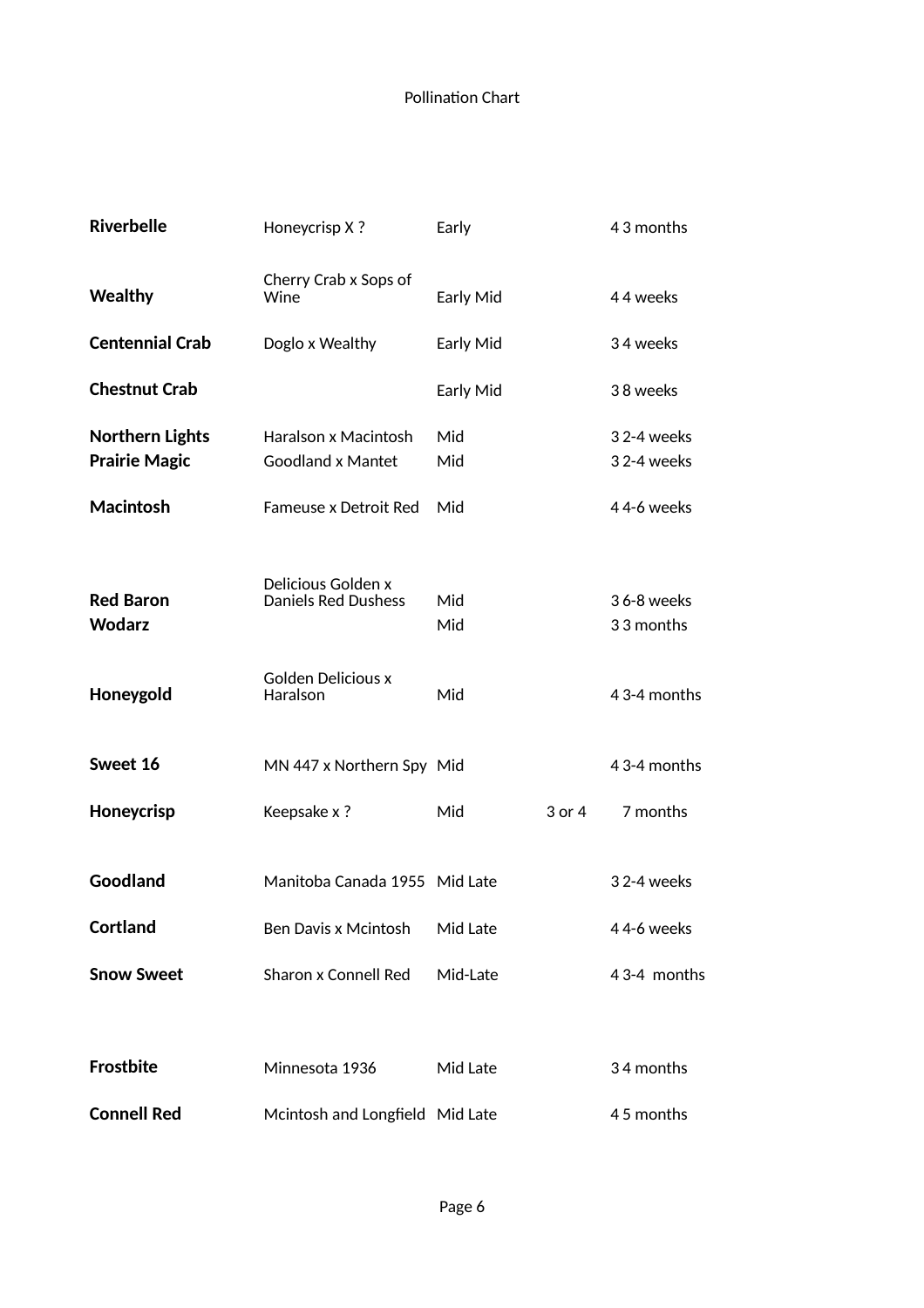| <b>Fireside</b>   | Mcintosh and Longfield Mid Late          |      | 45 months  |
|-------------------|------------------------------------------|------|------------|
| <b>Red Regent</b> | Daniels Red Duchess,<br><b>Delicious</b> | Late | 44 months  |
| <b>Haralred</b>   | Malinda x Wealthy                        | Late | 35 months  |
| <b>Haralson</b>   | Malinda x Wealthy                        | Late | 3.5 months |
| Pazazz            | Honeycrisp X?                            | Late | 4.7 months |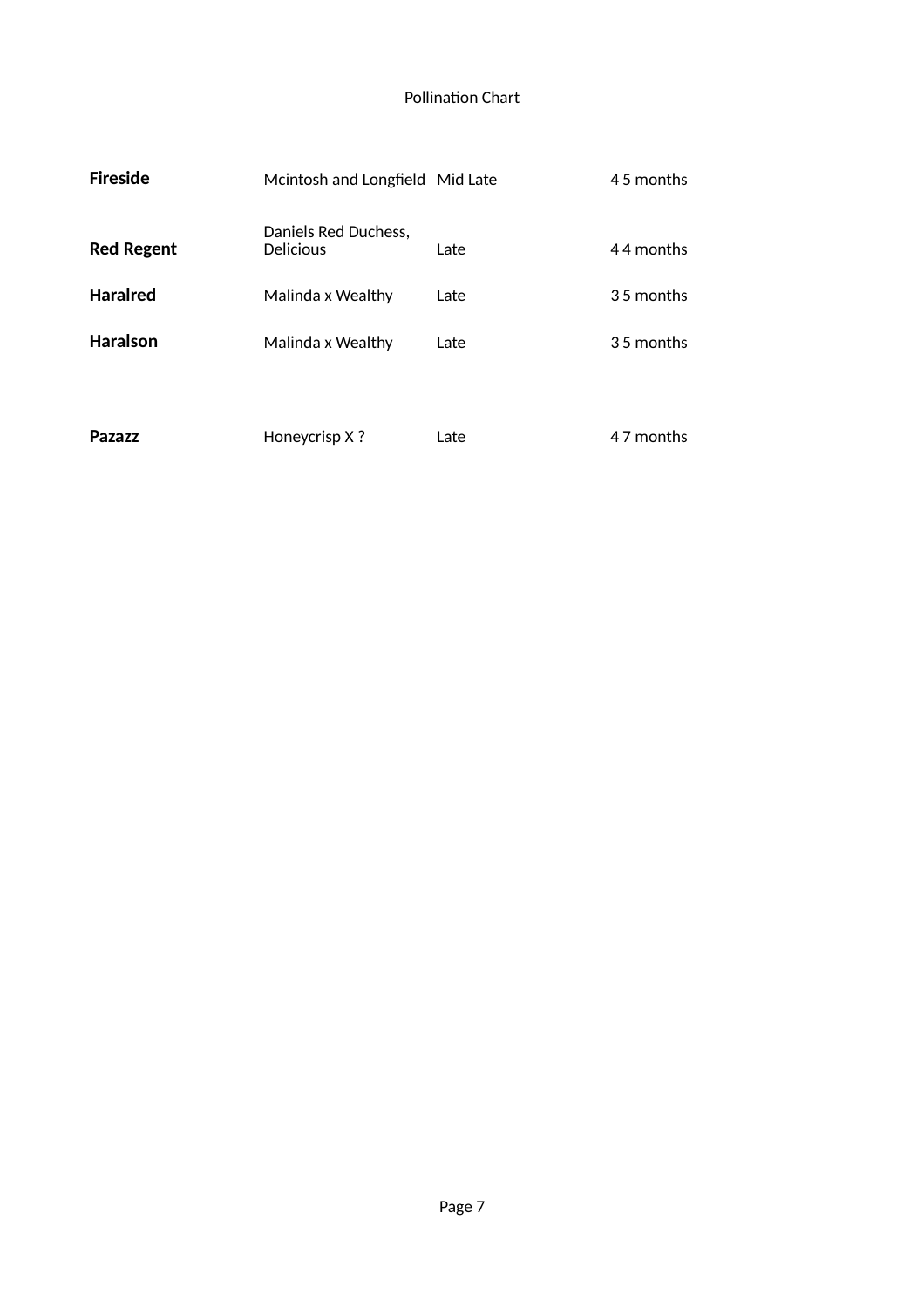## **Comments**

Club Apple ,Very Crisp, Sweet with a tart finish, and very Juicy, Excellence Storage, Early Season Honeycrisp, good results in 3b

Bright Red, Med Size, Midly Acid, Hardy, Heavy Bearing

Tart, Juicy, pies and sauces

Flavor is tart and good eating and baking. Good texture, All purpose Very short storage

Eating and Pickling, very hardy and vigorous

Sweet, Mild, good for eating cooking and deserts, very winter hardy

Crisp and Juicy, Excellent Sweet Tart flavor also very good for pies and sauces. Good results in zone 3b at Gilby's

Natural Semi dwarf, very precocious and productive, small to medium fruit, good cooking and eating, very hardy, pick prior to maturity for storage use.

Wounderful for jelly, great pollinator,ripens end of July and beginning of August

Club Apple This apple has moved into first place at Gilby's, more sales then Honeycrisp, Sweet, Crisp, Juicy Excellent flavor, club apple, great results in zone 3b at Gilbys

This apple is medium to small in size, tastes like SweeTango, with the same parents as SweeTango, This is not a club apple, Good results in 3b

Yellow, best used for cooking, scab resistance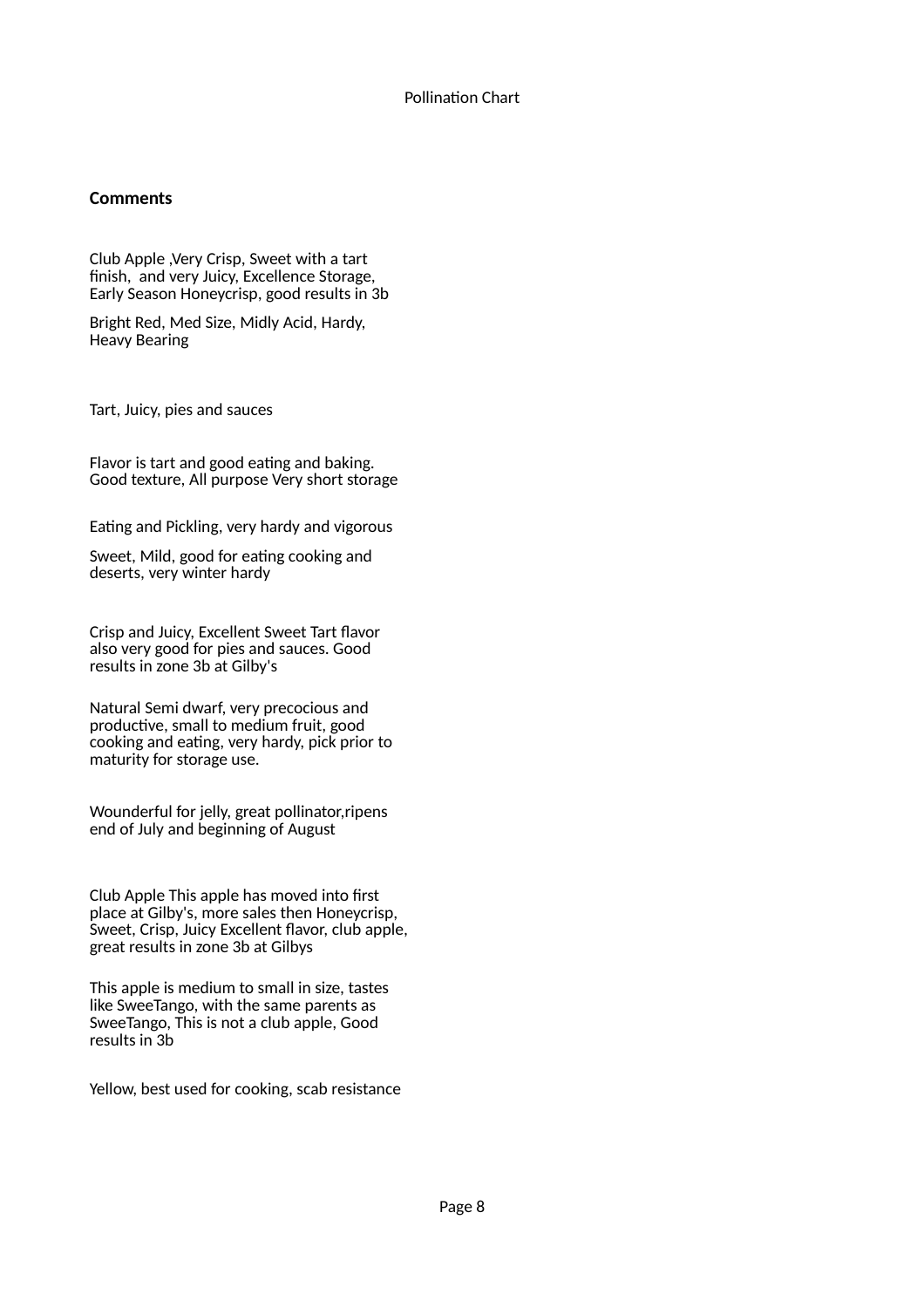Club Apple Has become very popular as an early season apple. Hard, crisp, sweet and very juciy with excellent flavor. This is an apple managed by Honeybear brand

Tart balanced flavor, considered grandma's best kept secret for pie. Good success in 3b

2" apple red over orange, excellent flavor, very hardy

Pleasant nut like flavor, Outstanding flavor and texture, very winter hardy

Large apple, Mild flavor, eating and cooking, winter hardy

Flesh is white, crisp, Sweet, and cooking

Sprightly Flavor, good for making apple sauce.

Yellow Red, Crisp, Juicy, Sweet but mild flavor, very productive, good eating, pies, sauce, Resistant to Fireblight, winter hardy

Firm, Sweet, eating and cooking.

Medium to large yellow apple, Crisp, Juicy and Sweet, Good eating and cooking,

Crisp Juicy texture, Excellent sweet unsual flavor like cherry candy, fire blight resistant, good success in zone 3b

Sweet, Well Balanced, Crisp, Excellent Flavor

Crisp, Juicy, Tender and aromatic, medium sized. Good for baking, Very Hardy

White flesh, Eating or cooking has done well at Gilby's

Deliciously Sweet, Slighly Tart, Slow to oxidize, resistance to scab and fireblight

Small apple, Crisp, very sweet, molases, extremly cold hardy, Parent to Keepsake and Sweet 16, Grandparent to Honeycrisp

Excellent for eating and cooking, distinctive flavor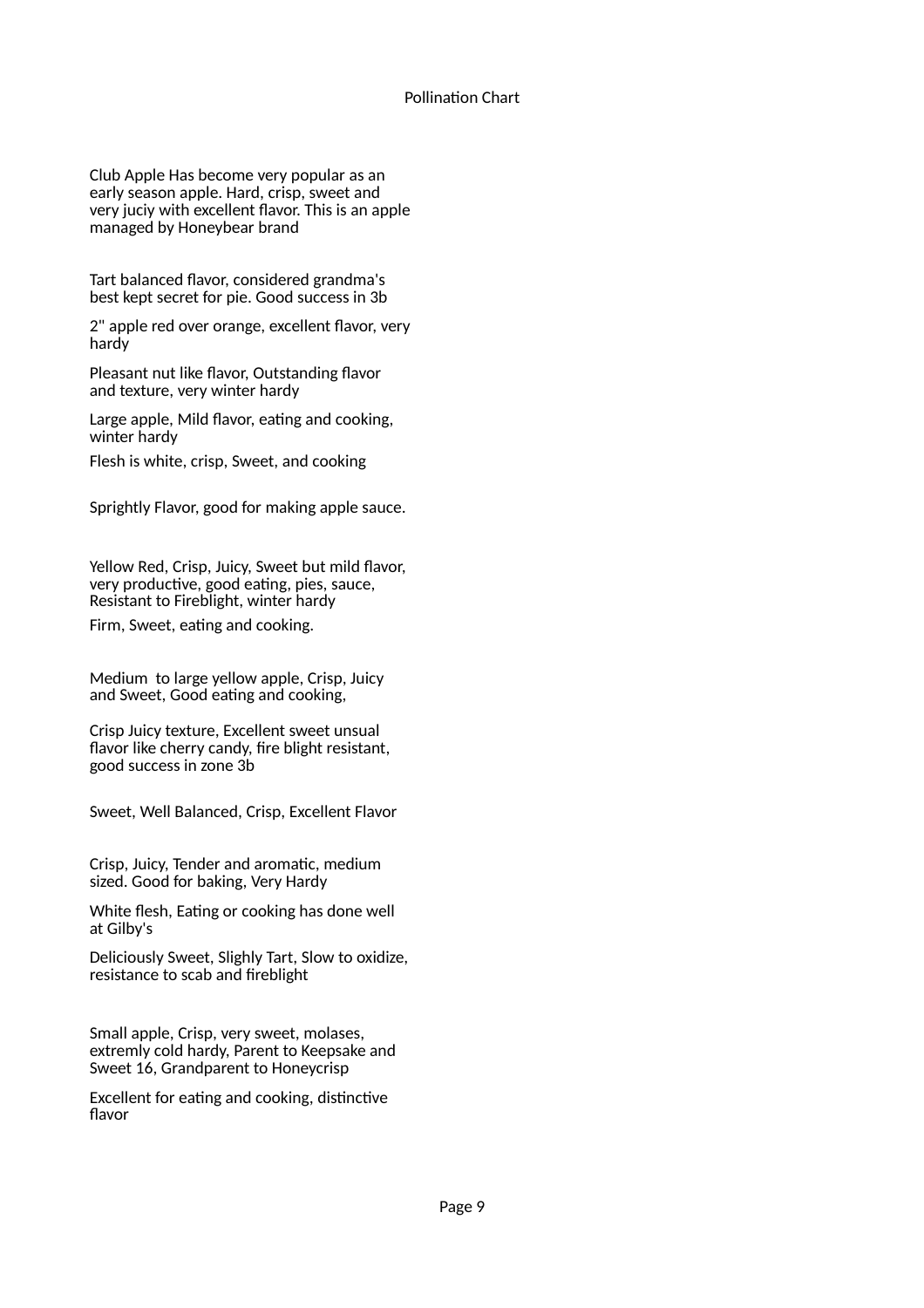Large, Sweet, Pleasant flavor, Resistant to Cedar-rust, same parents as Connell Red

Juicy, Crisp, Flavor is outstanding balance of sweet and tart, execellent for fresh eating and cookin

Juicy, tart, firm, extremly hardy and fire blight resistant

Hard, Crisp, Tart, Very Hardy will not polinate Haralred or Beacon

Club Apple This apple is like a good red wine… it get better with time. very late season ripening in mid October. This is an apple managed by Honeybear brand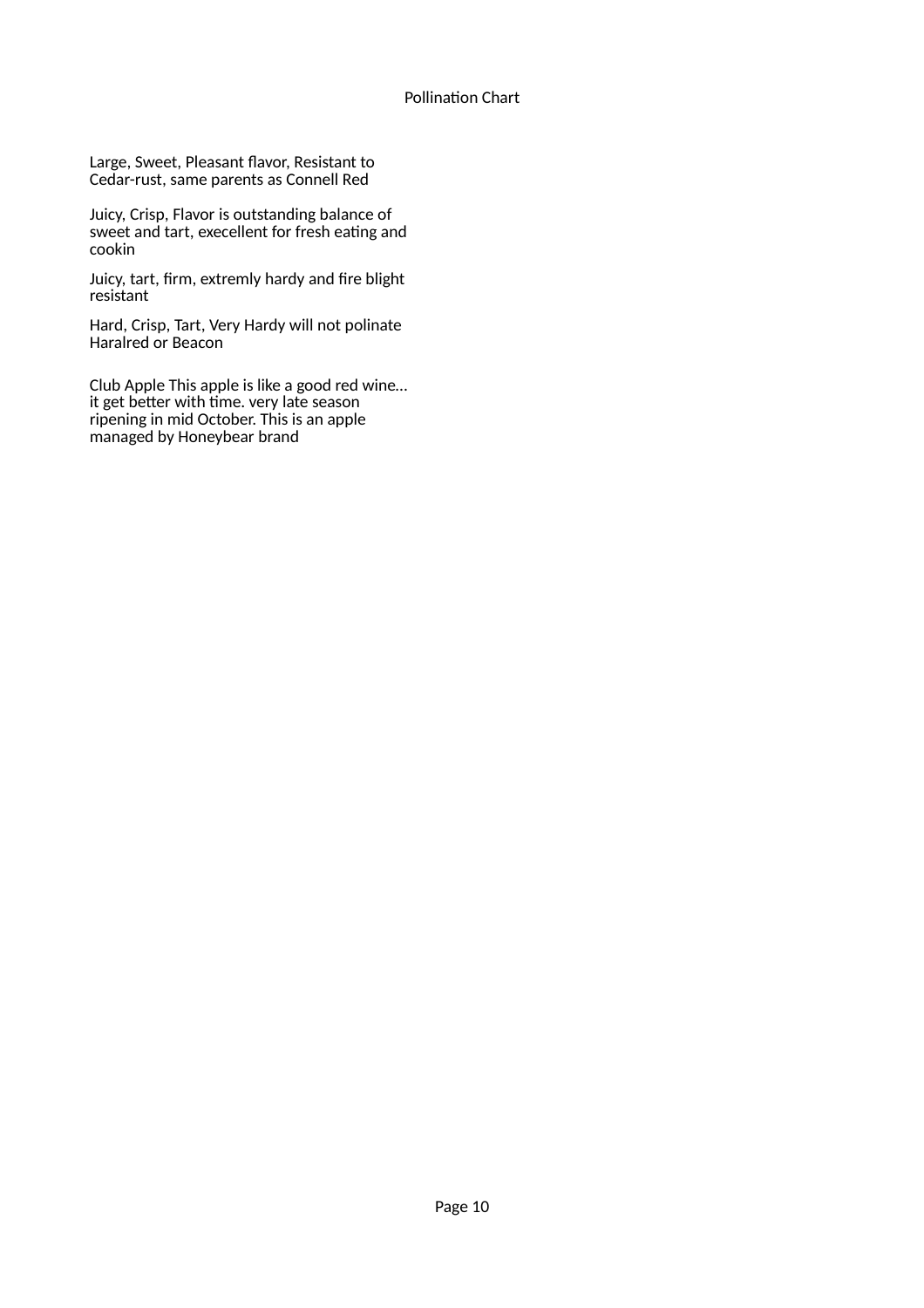Slide Show

## **Gilby's Apple Varieties Information Chart**

| <b>Variety</b>                          | <b>Parents</b>                              | <b>Bloom Time Zone</b> | Managed<br><b>Variety</b> |
|-----------------------------------------|---------------------------------------------|------------------------|---------------------------|
| MN 55 (First<br>Kiss)                   | Honeycrisp and Black<br>Arkansaw            | <b>Very Early</b>      | 4 Yes                     |
| <b>Beacon</b>                           | Malinda x Wealthy                           | Early                  | 3                         |
| <b>Red Duchess</b>                      | Red Selection of<br>Duchess of Oldenburg    | Early                  | 3                         |
| <b>State Fair</b>                       | Mantet x Oriole                             | Early                  | 3                         |
| <b>Whitney Crab</b>                     | Illinois 1869                               | Early                  | 3                         |
| Hazen                                   | Duchess and Starking<br><b>Delicious</b>    | Early                  | 3                         |
| <b>Zestar</b>                           | <b>State Fair x MN</b><br>Selection         | Early                  | $\overline{4}$            |
| <b>Norland</b>                          | Rescue x Melba                              | Early                  | $\overline{2}$            |
| Dolgo Crab                              | <b>Ornamental Crab</b>                      | Early                  | $\overline{2}$            |
| <b>SweeTango</b>                        | Honeycrisp                                  | Early                  | 4 Yes                     |
|                                         |                                             |                        | Managed                   |
| <b>Variety</b>                          | <b>Parents</b>                              | <b>Bloom Time Zone</b> | <b>Variety</b>            |
| Kindercrisp                             | HoneyCrisp and Zestar?                      | Early                  | 4 <sub>no</sub>           |
| <b>Yellow Transparent</b><br>Riverbelle | Russia 1880                                 | Early                  | 3 no                      |
| <b>Wealthy</b>                          | Honeycrisp X?<br>Cherry Crab x Sops of Wine | Early<br>Early Mid     | 4 no<br>4 no              |
| <b>Centennial Crab</b>                  | Doglo x Wealthy                             | Early Mid              | 3 no                      |
| <b>Chestnut Crab</b>                    |                                             | Early Mid              | 3 no                      |
|                                         |                                             |                        | Managed                   |
| <b>Variety</b>                          | <b>Parents</b>                              | <b>Bloom Time Zone</b> | <b>Variety</b>            |
| Kindercrisp                             | HoneyCrisp and<br>Zestar?                   | Early                  | 4 <sub>no</sub>           |
| Yellow<br><b>Transparent</b>            | Russia 1880                                 | Early                  | 3 no                      |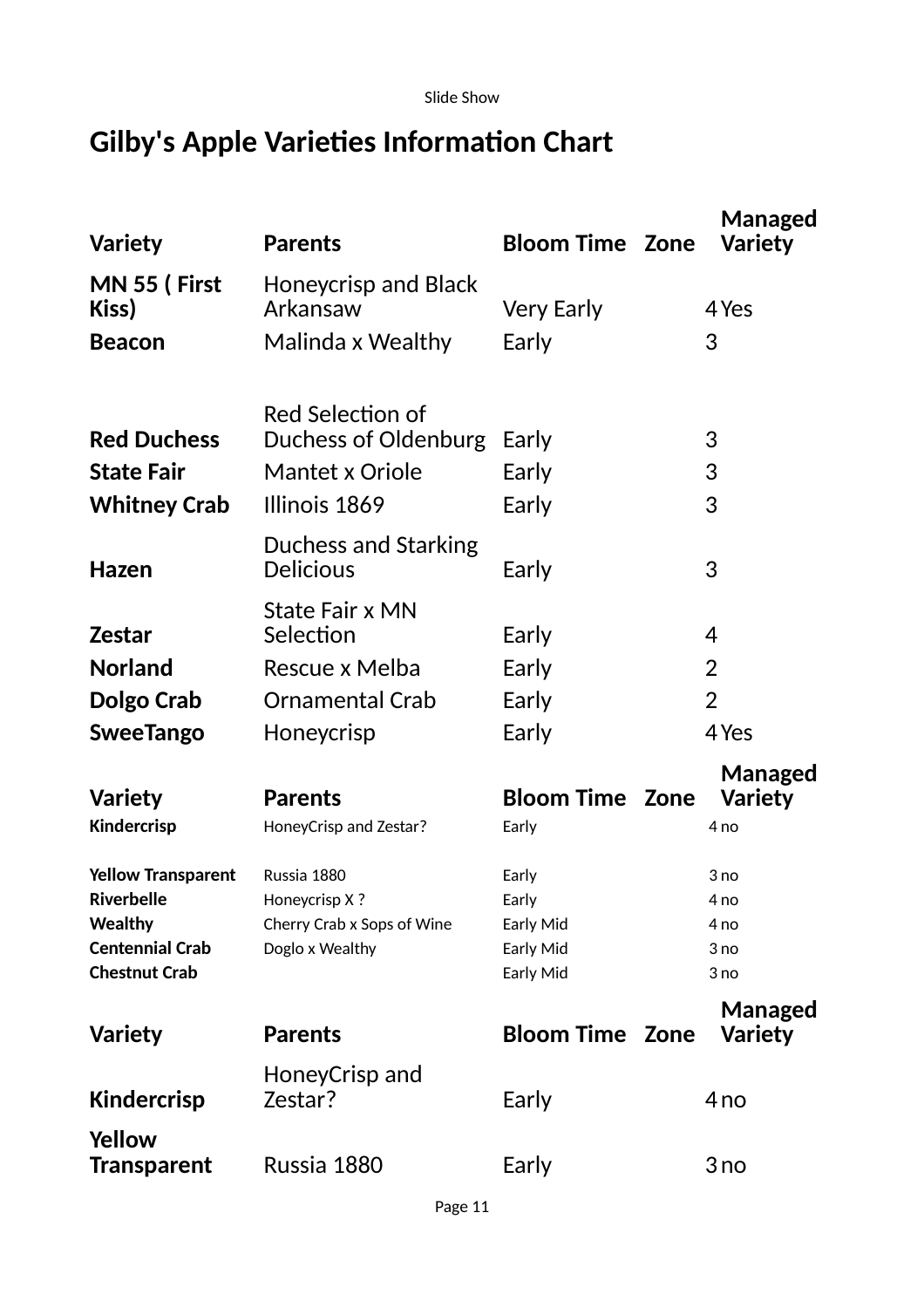Slide Show

| <b>Riverbelle</b>                 | Honeycrisp X?                                    | Early                  | 4 <sub>no</sub>           |
|-----------------------------------|--------------------------------------------------|------------------------|---------------------------|
| <b>Wealthy</b>                    | Cherry Crab x Sops of<br>Wine                    | <b>Early Mid</b>       | 4 <sub>no</sub>           |
|                                   | <b>Centennial Crab</b> Doglo x Wealthy           | <b>Early Mid</b>       | 3no                       |
| <b>Chestnut Crab</b>              |                                                  | <b>Early Mid</b>       | 3 no                      |
| <b>Variety</b>                    | <b>Parents</b>                                   | <b>Bloom Time Zone</b> | Managed<br><b>Variety</b> |
|                                   | <b>Northern Lights</b> Haralson x Macintosh      | Mid                    | 3no                       |
| <b>Prairie Magic</b>              | <b>Goodland x Mantet</b>                         | Mid                    | 3no                       |
| <b>Macintosh</b>                  | <b>Fameuse x Detroit Red Mid</b>                 |                        | 4no                       |
| <b>Red Baron</b><br><b>Wodarz</b> | Delicious Golden x<br><b>Daniels Red Dushess</b> | Mid<br>Mid             | 3no<br>3no                |
| Honeygold                         | <b>Golden Delicious x</b><br>Haralson            | Mid                    | 4 <sub>no</sub>           |
| Sweet 16                          | MN 447 x Northern<br>Spy                         | Mid                    | 4 <sub>no</sub>           |
| <b>Honeycrisp</b>                 | Keepsake x ?                                     | Mid                    | $3$ or $4$ no             |
| <b>Variety</b>                    | <b>Parents</b>                                   | <b>Bloom Time Zone</b> | Managed<br><b>Variety</b> |
|                                   | <b>Northern Lights</b> Haralson x Macintosh      | Mid                    | 3 no                      |
| <b>Prairie Magic</b>              | <b>Goodland x Mantet</b>                         | Mid                    | 3 no                      |
| <b>Macintosh</b>                  | <b>Fameuse x Detroit Red Mid</b>                 |                        | 4 <sub>no</sub>           |
| <b>Red Baron</b><br><b>Wodarz</b> | Delicious Golden x<br><b>Daniels Red Dushess</b> | Mid                    | 3no                       |
| Honeygold                         | <b>Golden Delicious x</b><br>Haralson            | Mid                    | 3 no                      |
|                                   |                                                  | Mid                    | 4 <sub>no</sub>           |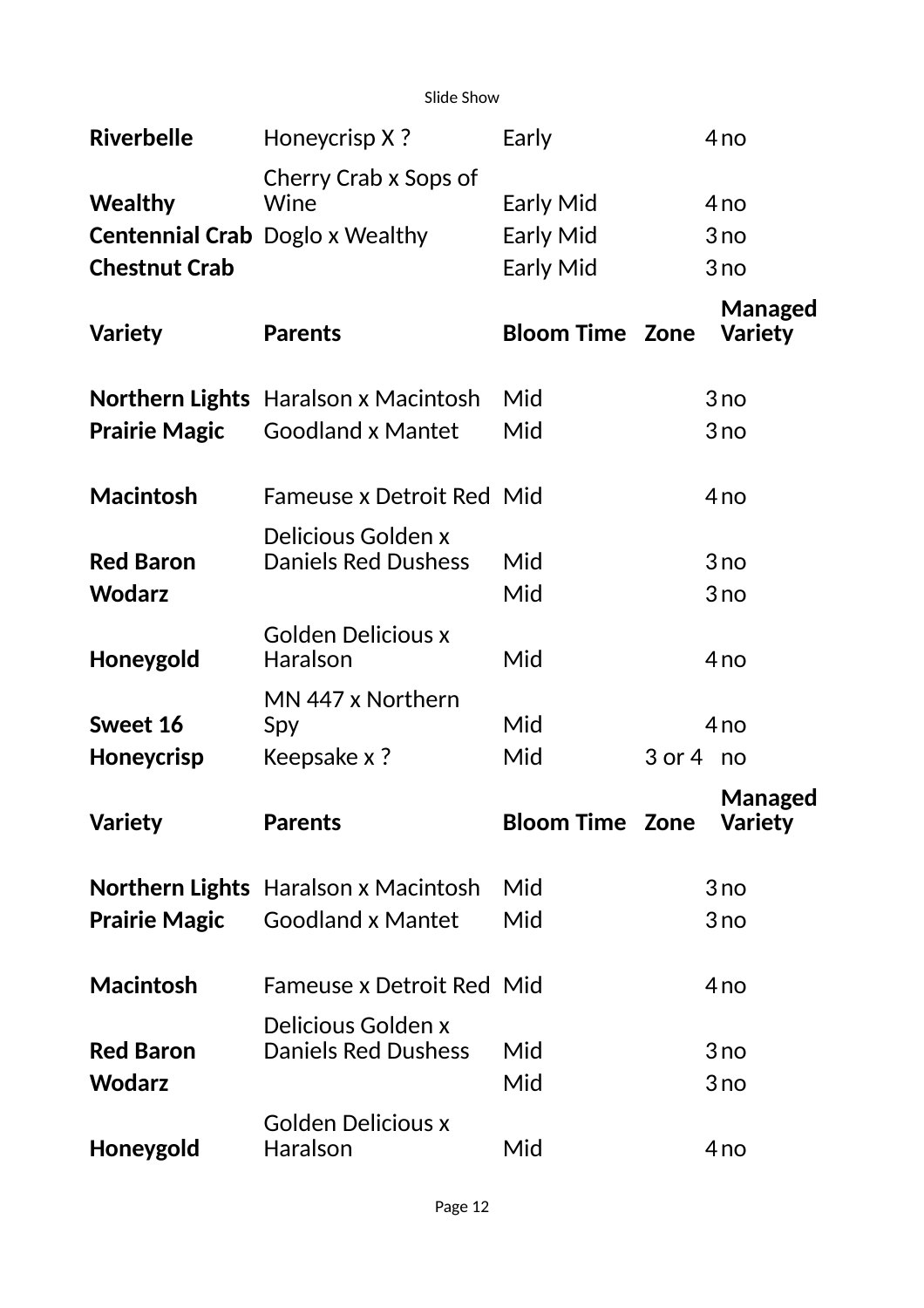Slide Show

| Sweet 16           | MN 447 x Northern<br>Spy                 | Mid                    |               | 4 <sub>no</sub>           |
|--------------------|------------------------------------------|------------------------|---------------|---------------------------|
| <b>Honeycrisp</b>  | Keepsake x ?                             | Mid                    | $3$ or $4$ no |                           |
| <b>Variety</b>     | <b>Parents</b>                           | <b>Bloom Time Zone</b> |               | Managed<br><b>Variety</b> |
| <b>Goodland</b>    | Manitoba Canada 1955 Mid Late            |                        |               | 3no                       |
| <b>Cortland</b>    | <b>Ben Davis x Mcintosh</b>              | Mid Late               |               | 4 <sub>no</sub>           |
| <b>Snow Sweet</b>  | <b>Sharon x Connell Red</b>              | Mid-Late               |               | 4no                       |
| <b>Frostbite</b>   | Minnesota 1936                           | Mid Late               |               | 3no                       |
| <b>Connell Red</b> | Mcintosh and<br>Longfield                | Mid Late               |               | 4 <sub>no</sub>           |
| <b>Fireside</b>    | Mcintosh and<br>Longfield                | Mid Late               |               | 4 <sub>no</sub>           |
| <b>Red Regent</b>  | Daniels Red Duchess,<br><b>Delicious</b> | Late                   |               | 4 <sub>no</sub>           |
| <b>Haralred</b>    | Malinda x Wealthy                        | Late                   |               | 3no                       |
| <b>Haralson</b>    | Malinda x Wealthy                        | Late                   |               | 3 no                      |
| <b>Pazazz</b>      | Honeycrisp X?                            | Late                   |               | 4 <sub>no</sub>           |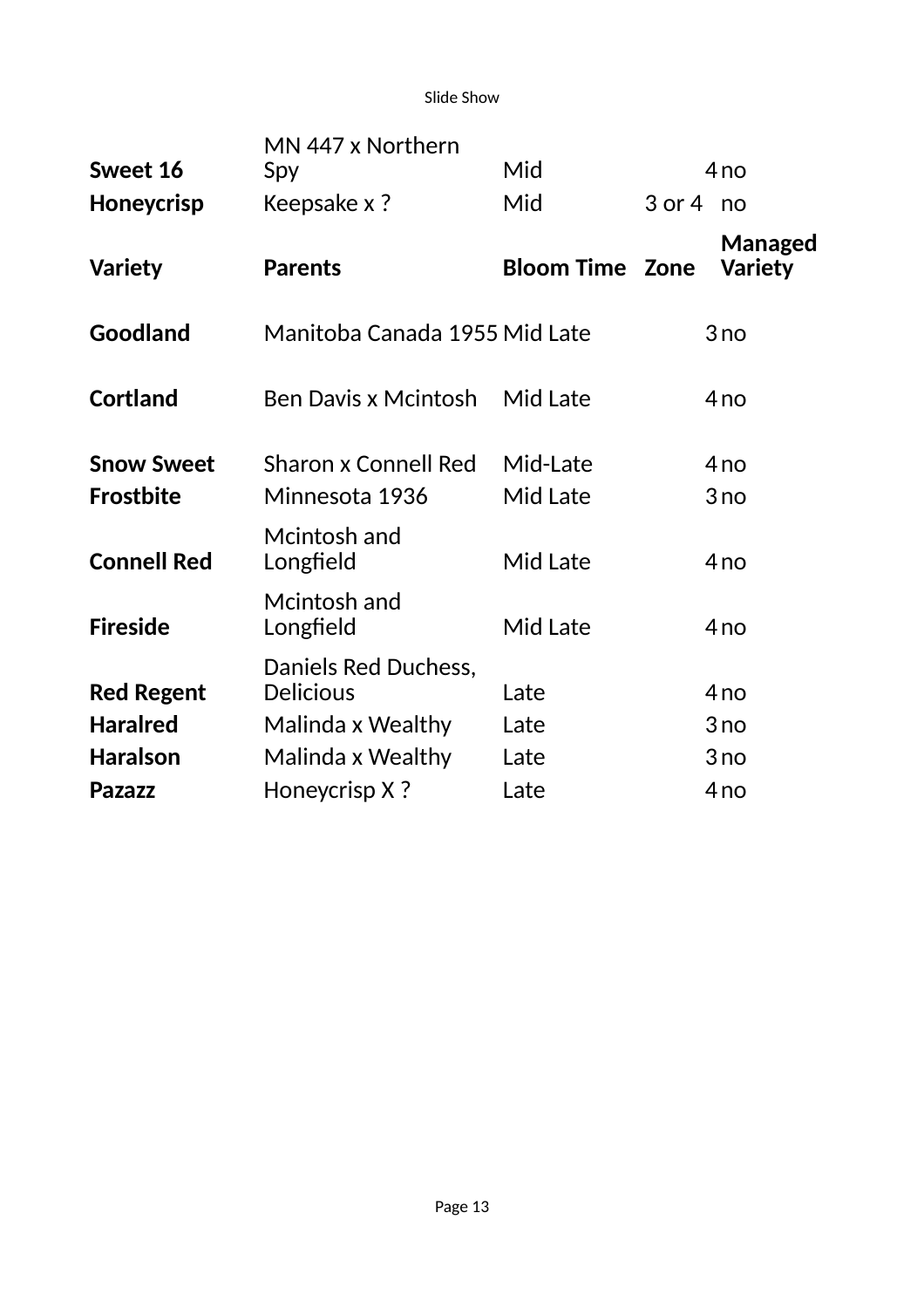# **Gilby's Apple Fruit Trees for 2018 Apples**

| <b>Variety</b>                      | <b>Parents</b>                                   | <b>Bloom Time Zone</b> |        | <b>Root Stock</b>             |
|-------------------------------------|--------------------------------------------------|------------------------|--------|-------------------------------|
| <b>State Fair</b>                   | Mantet x Oriole                                  | Early                  |        | M7 Semi<br>3 Dwarf            |
| <b>Hazen</b>                        | Duchess and Starking<br><b>Delicious</b>         | Early                  |        | 3 Standard                    |
| <b>Zestar</b>                       | <b>State Fair x MN</b><br>Selection              | Early                  |        | M7 Semi<br>4 Dwarf            |
| <b>Norland</b>                      | Rescue x Melba                                   | Early                  |        | 2 Standard                    |
| Dolgo Crab                          | <b>Ornamental Crab</b>                           | Early                  |        | 2 Standard                    |
| <b>Kindercrisp</b>                  | HoneyCrisp and<br>Zestar?                        | Early                  |        | M7 Semi<br>4 Dwarf            |
| <b>Yellow</b><br><b>Transparent</b> | Russia 1880                                      | Early                  |        | 3 Standard                    |
| <b>Wealthy</b>                      | Cherry Crab x Sops of<br>Wine                    | Early Mid              |        | M7 Semi<br>4 <sub>Dwarf</sub> |
| <b>Chestnut Crab</b>                |                                                  | Early Mid              |        | 3 Standard                    |
| <b>Prairie Magic</b>                | <b>Goodland x Mantet</b>                         | Mid                    |        | 3 Standard                    |
| <b>Macintosh</b>                    | <b>Fameuse x Detroit Red Mid</b>                 |                        |        | M7 Semi<br>4 Dwarf            |
| <b>Red Baron</b>                    | Delicious Golden x<br><b>Daniels Red Dushess</b> | Mid                    |        | 3 Standard                    |
| Wodarz                              |                                                  | Mid                    |        | 3 Standard                    |
| Honeygold                           | <b>Golden Delicious x</b><br><b>Haralson</b>     | Mid                    |        | M7 Semi<br>4 <sub>Dwarf</sub> |
| Sweet 16                            | MN 447 x Northern<br>Spy                         | Mid                    |        | M7 Semi<br>4 Dwarf            |
| Honeycrisp                          | Keepsake x ?                                     | Mid                    | 3 or 4 | M7 Semi<br>Dwarf              |
| <b>Prairie Magic</b>                | <b>Goodland x Mantet</b>                         | Mid                    |        | 3 Standard                    |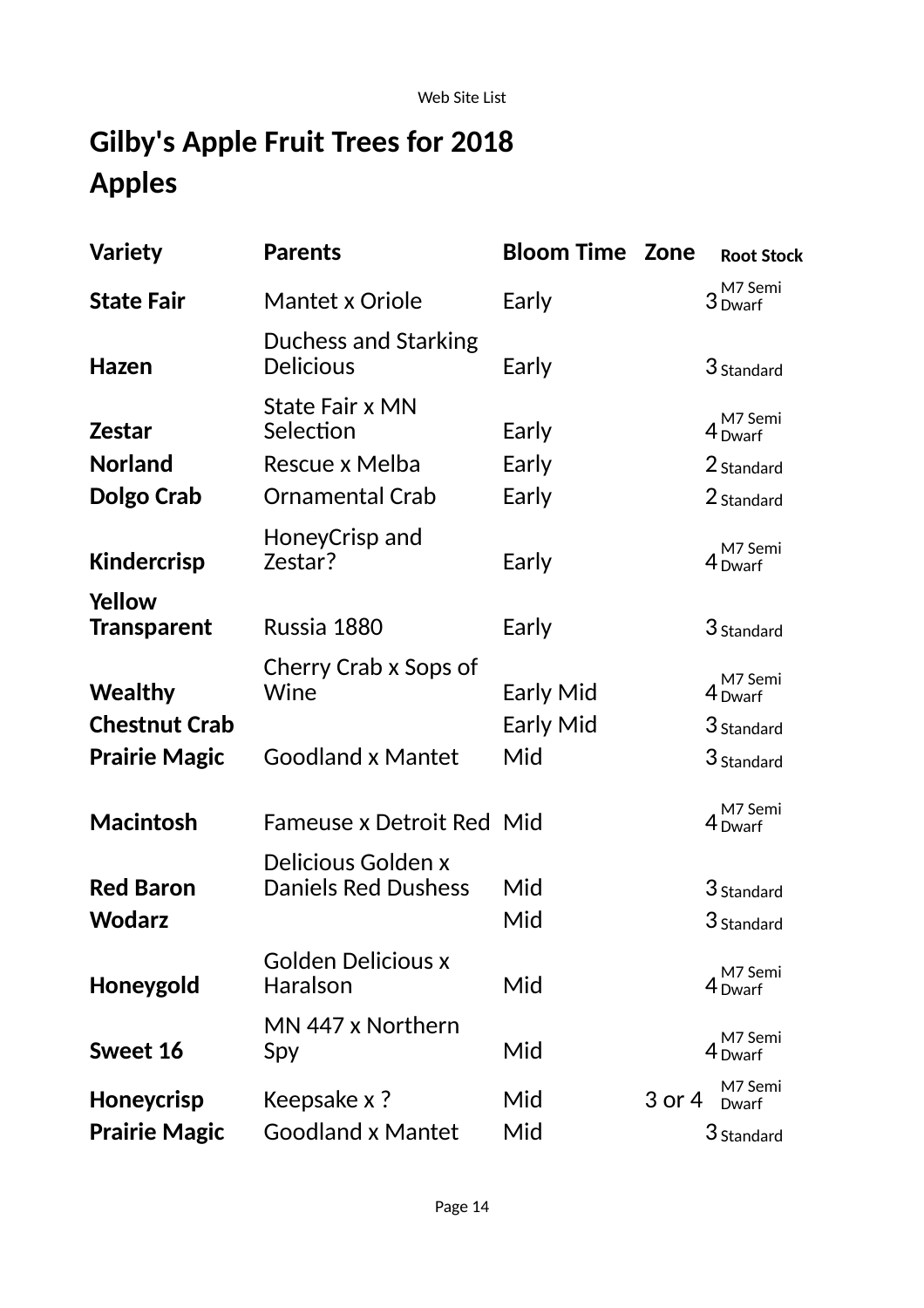Web Site List

| <b>Macintosh</b>    | <b>Fameuse x Detroit Red Mid</b>         |          | M7 Semi<br>$4$ Dwarf          |
|---------------------|------------------------------------------|----------|-------------------------------|
| Goodland            | Manitoba Canada 1955 Mid Late            |          | $3$ Standard                  |
| <b>Cortland</b>     | <b>Ben Davis x Mcintosh</b>              | Mid Late | M7 Semi<br>4 Dwarf            |
| <b>Snow Sweet</b>   | <b>Sharon x Connell Red</b>              | Mid-Late | M7 Semi<br>4 Dwarf            |
| <b>Frostbite</b>    | Minnesota 1936                           | Mid Late | 3 Standard                    |
| <b>Frostbite</b>    | Minnesota 1936                           | Mid Late | 3 M7 Semi<br>3 Dwarf          |
| <b>Connell Red</b>  | Mcintosh and<br>Longfield                | Mid Late | M7 Semi<br>$4$ Dwarf          |
| <b>Fireside</b>     | Mcintosh and<br>Longfield                | Mid Late | M7 Semi<br>4 <sub>Dwarf</sub> |
| <b>Red Regent</b>   | Daniels Red Duchess,<br><b>Delicious</b> | Late     | M7 Semi<br>4 <sub>Dwarf</sub> |
| <b>Haralred</b>     | Malinda x Wealthy                        | Late     | 3 M7 Semi<br>3 Dwarf          |
| <b>Haralson</b>     | Malinda x Wealthy                        | Late     | 3 Standard                    |
| <b>Haralson</b>     | Malinda x Wealthy                        | Late     | 3 M7 Semi<br>3 Dwarf          |
| <b>Plums</b>        |                                          |          |                               |
| Waneta              |                                          |          | 3 Standard                    |
| <b>Pipestone</b>    |                                          |          | 3 Standard                    |
| Toka                |                                          |          | 3 Standard                    |
| <b>Pears</b>        |                                          |          |                               |
| Ure                 |                                          |          | 3 Standard                    |
| <b>Early Gold</b>   |                                          |          | 3 Standard                    |
| <b>Golden Spice</b> |                                          |          | 3 Standard                    |

**Cherries**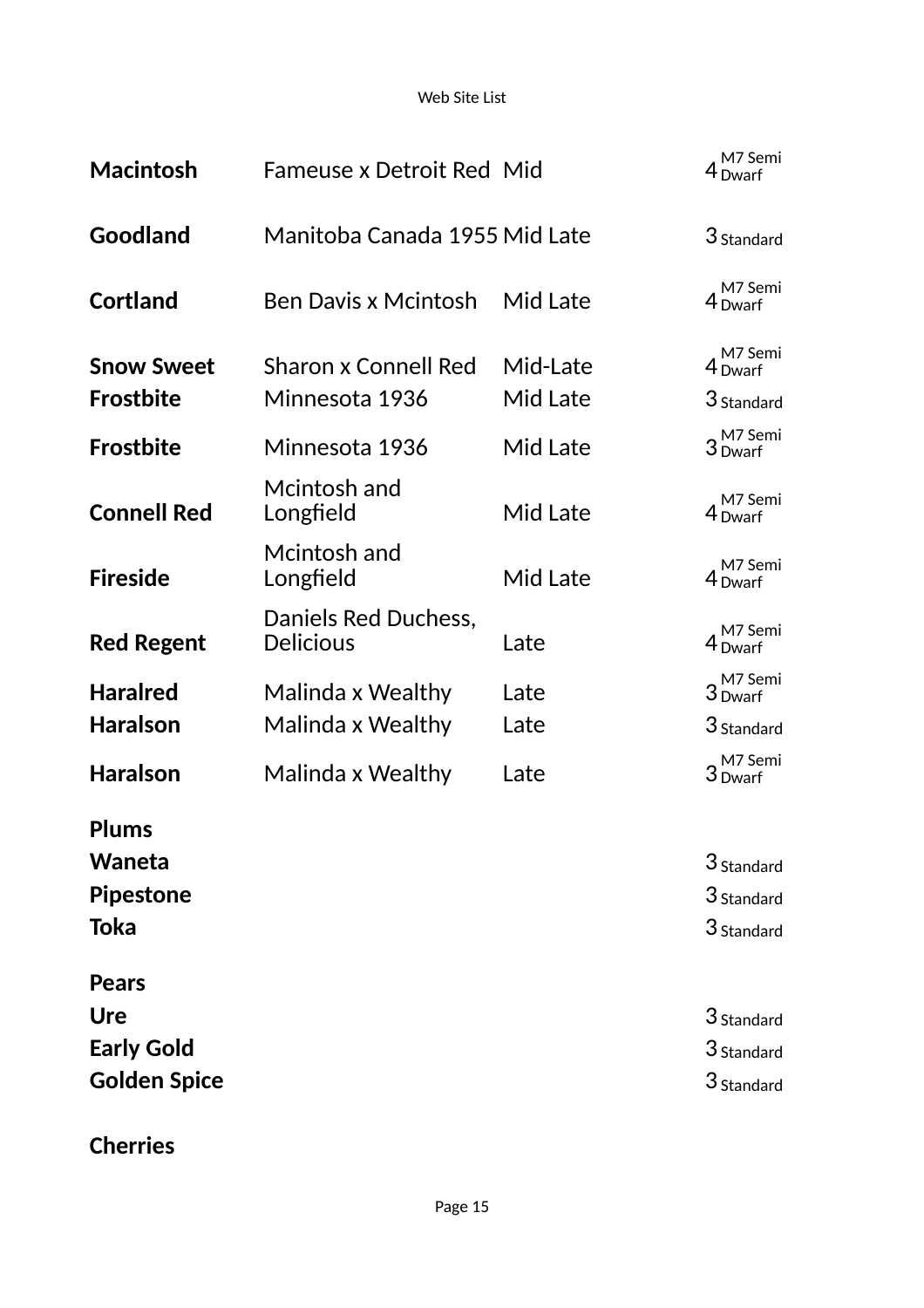| <b>Evans Bali</b>    | 2 Standard |
|----------------------|------------|
| <b>Maple Trees</b>   |            |
| <b>Scarlet Jewel</b> | 3          |
| Seinna Glenn         | 3          |
| <b>Autumn Blaze</b>  | 3 Trial    |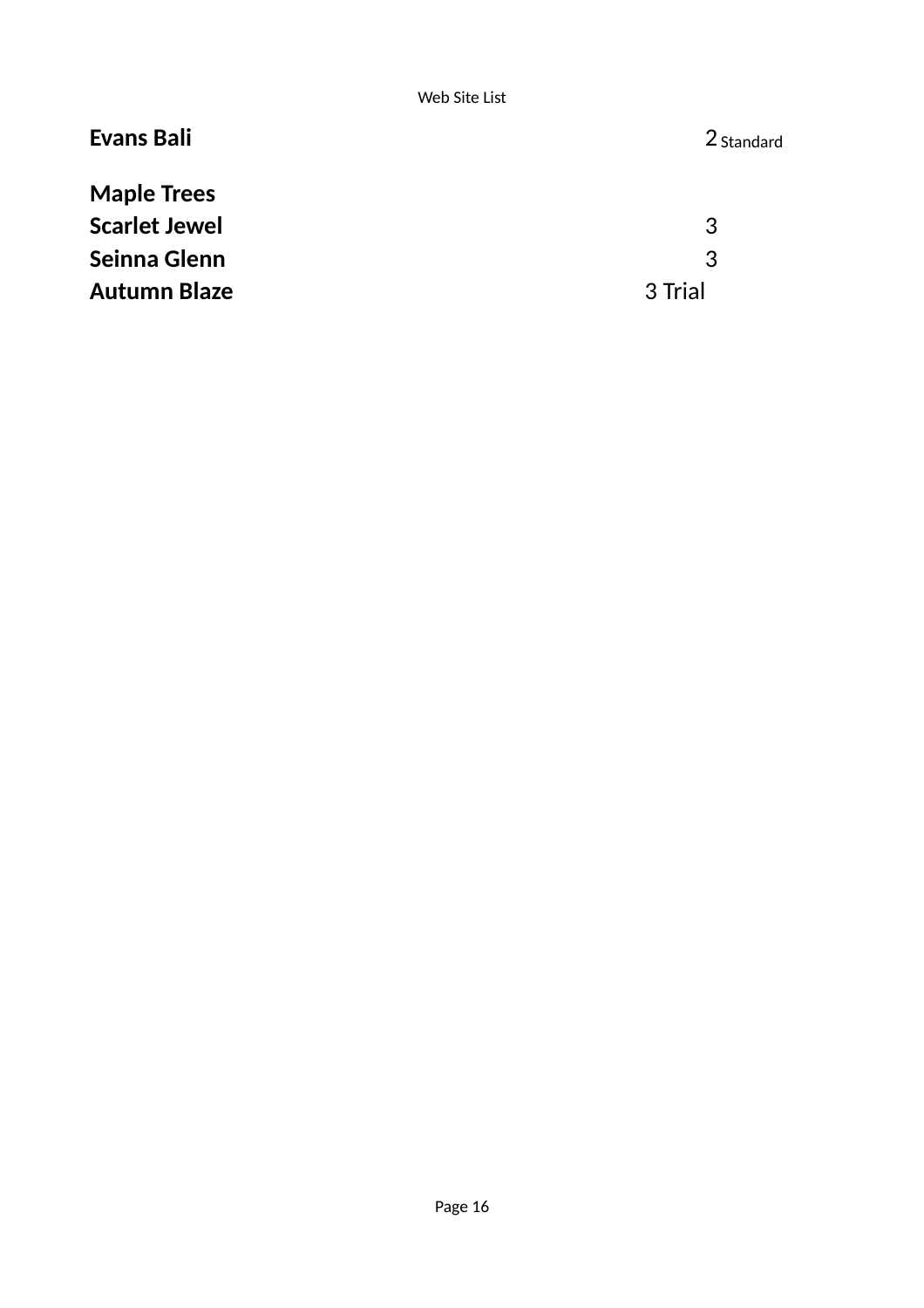| <b>Tree Size</b> |  |
|------------------|--|
| 11/16            |  |
| $7/8$            |  |
| 11/16            |  |
| $7/8$            |  |
| $7/8$            |  |
| 11/16            |  |
| $7/8$            |  |
| 11/16            |  |
| 11/16            |  |
| 11/16            |  |
| 11/16            |  |
| $7/8$            |  |
| $7/8$            |  |
|                  |  |
| $11/16\,$        |  |
| $11/16\,$        |  |
| 11/16            |  |
| 11/16            |  |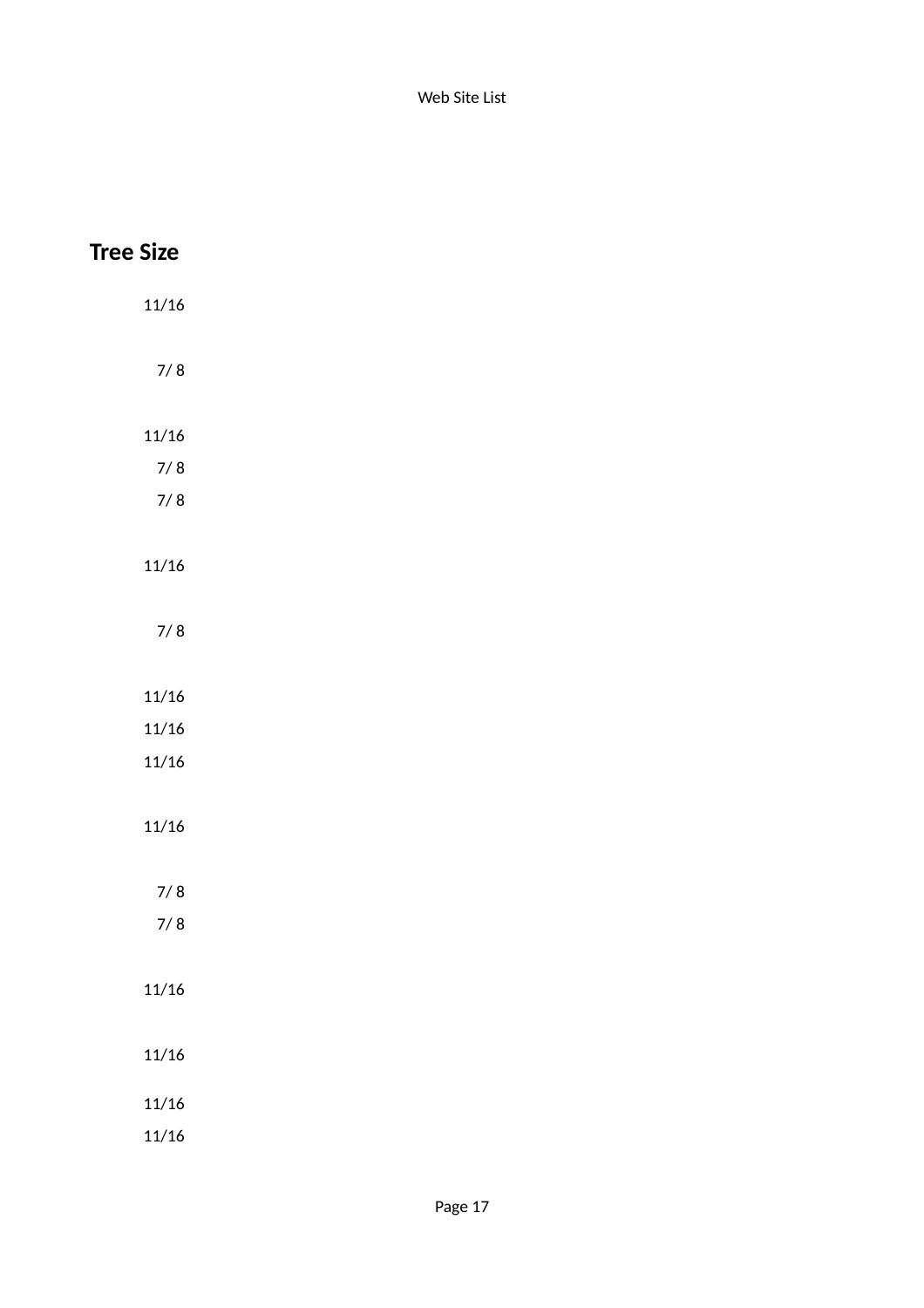| 11/16     |  |  |  |
|-----------|--|--|--|
| 11/16     |  |  |  |
| 11/16     |  |  |  |
| $11/16\,$ |  |  |  |
| $7/8$     |  |  |  |
| $11/16\,$ |  |  |  |
| $11/16\,$ |  |  |  |
| $11/16\,$ |  |  |  |
| $11/16\,$ |  |  |  |
| $11/16\,$ |  |  |  |
| $7/8$     |  |  |  |
| 11/16     |  |  |  |
|           |  |  |  |
| 11/16     |  |  |  |
| $11/16\,$ |  |  |  |
| 11/16     |  |  |  |
| $11/16\,$ |  |  |  |
| $11/16\,$ |  |  |  |
| $11/16\,$ |  |  |  |
| 11/16     |  |  |  |
| 11/16     |  |  |  |